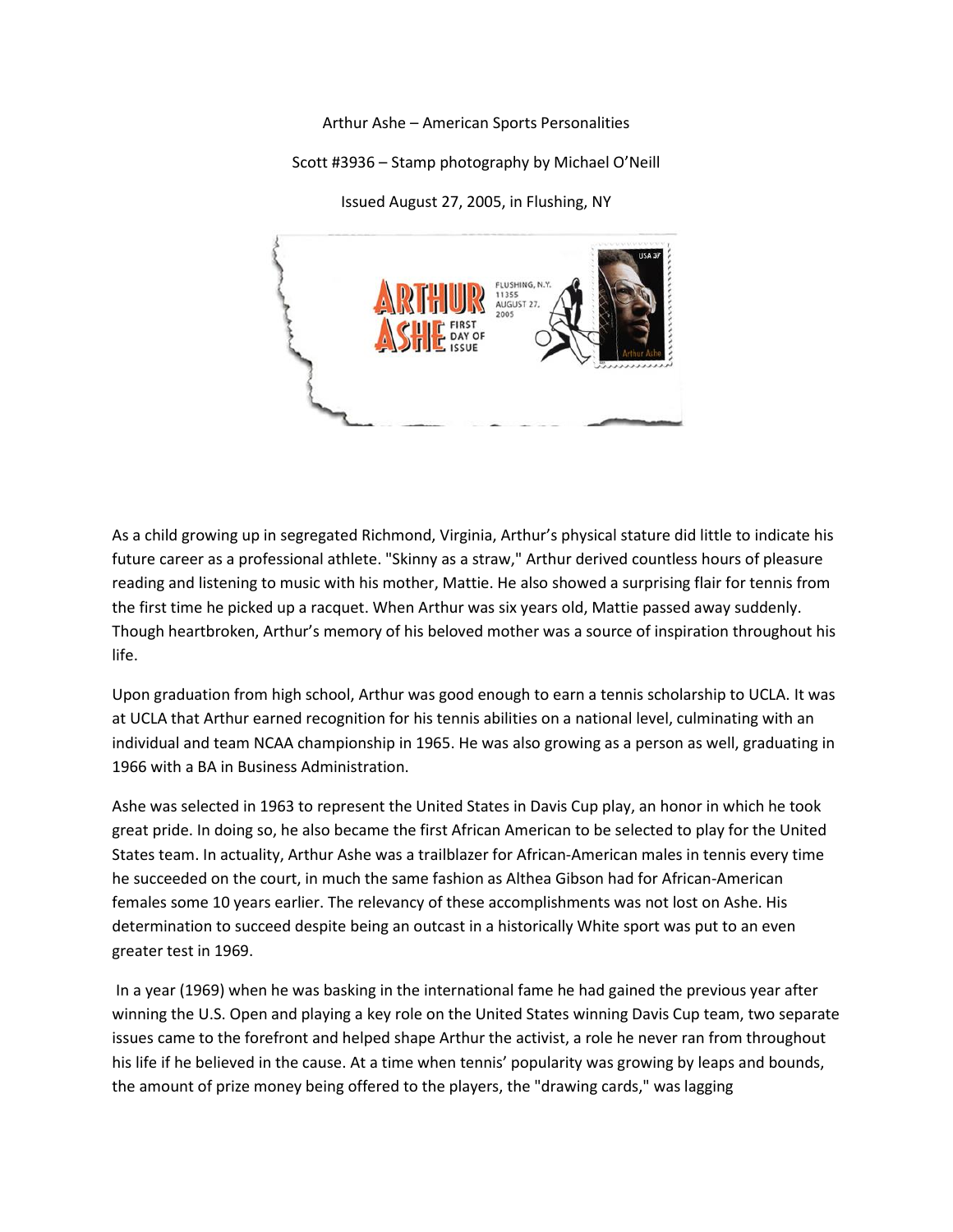disproportionately behind. Ashe and several other players formed in 1969, what later became known as the ATP (Association of Tennis Professionals). It is from this small and visionary beginning that today's top players enjoy the large sums of prize money for which they compete. Later that year, as the #1 ranked American and one of the best players in the world, Arthur applied for a visa to play in the South African Open, a prestigious event. His visa was denied because of the color of his skin. Though Arthur was well aware that this would probably be the case, he decided to take a bold stand. His call for expulsion from South Africa from the tennis tour and Davis Cup play was quickly supported by numerous prominent individuals and organizations, both in and out of the tennis world. In effect, he raised the world's awareness to the oppressive form of government (apartheid) of South Africa. Buoyed by Arthur Ashe's initial efforts, Blacks in South Africa slowly but surely began to see change come about in their country.

As a tennis player, Arthur Ashe was one of the most prominent players of his time; an all-out competitor who rarely beat himself. His legacy, however, will be the positive changes he helped bring about and the causes he championed, both within tennis and in society as a whole. Always at his best he was for many the very definition of tennis, yet tennis never defined Arthur Ashe.

By the mid-1970's, people began to whisper that perhaps Arthur was spending too much time on his causes and not enough time on his game. It was from this realization that Arthur began to refocus on his game, determined to reach the level of play he once enjoyed. In 1975, at the age of 31, Arthur Ashe enjoyed one of his finest seasons ever and one of the shining moments of his career by winning Wimbledon. He also attained the ultimate ranking of #1 in the world.

Following his retirement in 1980, and unexpected heart surgeries in 1979 and 1983, Arthur began reaping awards and branching off into other professional areas, including journalism, the media and philanthropic endeavors. Included among those were positions as a commentator for HBO Sports and ABC Sports, as a columnist for The Washington Post and Tennis magazine, the publishing of Arthur's 3 volume body of work, A Hard Road To Glory, a stint as captain of the U.S. Davis Cup team, a welldeserved election to the Tennis Hall of Fame in 1985, and the founding of numerous charitable organizations, including the National Junior Tennis League, the ABC Cities Tennis Program, the Athlete-Career Connection, and the Safe Passage Foundation.

Arthur looked to be making a smooth transition into the second-half of his life, even becoming a father in 1986, when his daughter Camera Elizabeth arrived. During a doctor's exam in 1988, however, the Ashes' lives were irrevocably changed.

While in the hospital for brain surgery, Arthur received the overwhelming news that he was HIV-Positive. He had contracted the virus through a tainted transfusion during his two heart surgeries, almost certainly the second in 1983. Wishing to maintain his and his family's privacy, and well-aware of the prejudice and paranoia that was often associated with the disease during its first years of existence, the Ashes, with help from close friends and trusted medical advisors, were able to keep the startling information from the public's awareness. At issue were Arthur and Jeanne's desire to raise their